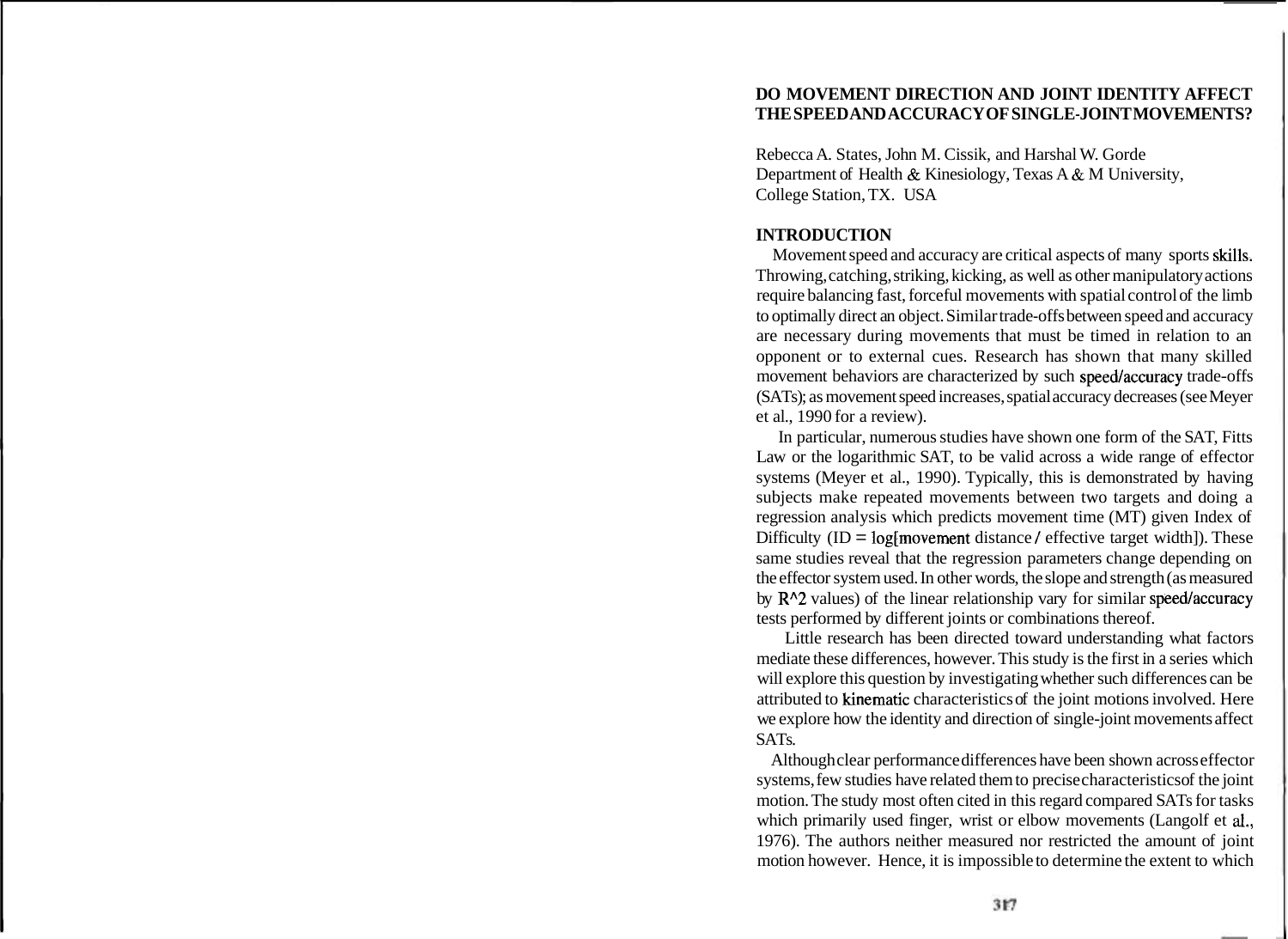the observed performance differences depended upon the joint used.

A recent study by Balakrishnan & MacKenzie (1997) addresses some of these concerns. They compared SAT'S for side-to-side movements of the index finger, wrist and elbow, as well as for forward and backward movements of a stylus held in a pincer grip, and side-to-side movements of a hand-held mouse. Splints were used to restrain the non-focal joints when testing finger, wrist and elbow motions. The magnitude of joint motion was estimated however, not measured. Results showed that index finger motion had a significantly larger slope (and hence, was less efficient) than the other motions, whereas the stylus motion was most efficient. Interestingly, the differences reported were nearly an order of magnitude smaller than those implied by Langolf et al. (1976).

Given the lack of data in this area, the present study is designed to more carefully examine the relative efficiency of several single-joint movements during a discrete aiming task.

#### **METHODS**

Three right-handed subjects performed a series of single-joint, aimed movements. The movements tested were wrist flexion/extension, elbow flexion/extension and shoulder horizontal abduction/adduction of the right arm. Motion at the other arm joints was restricted by splints, and by instructions to perform all movements within the horizontal plane of the table surface. Subjects began each movement at a designated arm configuration and moved a pointer to a target located so it coincided with a designated angular displacement of the focal joint. The same target position was used for all conditions.

Joint motion was measured using six active infrared markers positioned at the left shoulder, right shoulder, elbow, wrist, and on two parts of a handheld pointer. Throughout each 3 sec trial, 3D positions of the markers were recorded in real-time using an Optotrak 3020 (Northern Digital) running at 100 Hz. The device had an accuracy of 0.3 **mm** in the plane where movement occurred.

Data from the plane of movement were used to display a stick figure of the arm, in real-time, via an active-matrix LCD data projector (Proxima 28 10). The image was scaled to be the exact size of the actual arm and was about 2 m in front of the subject. The image was refreshed at least 30 times per second and there was no noticeable time lag to its motion. The designated starting arm configuration and target were also shown in the image, were always visible, and were not available on the table. Hence, the subject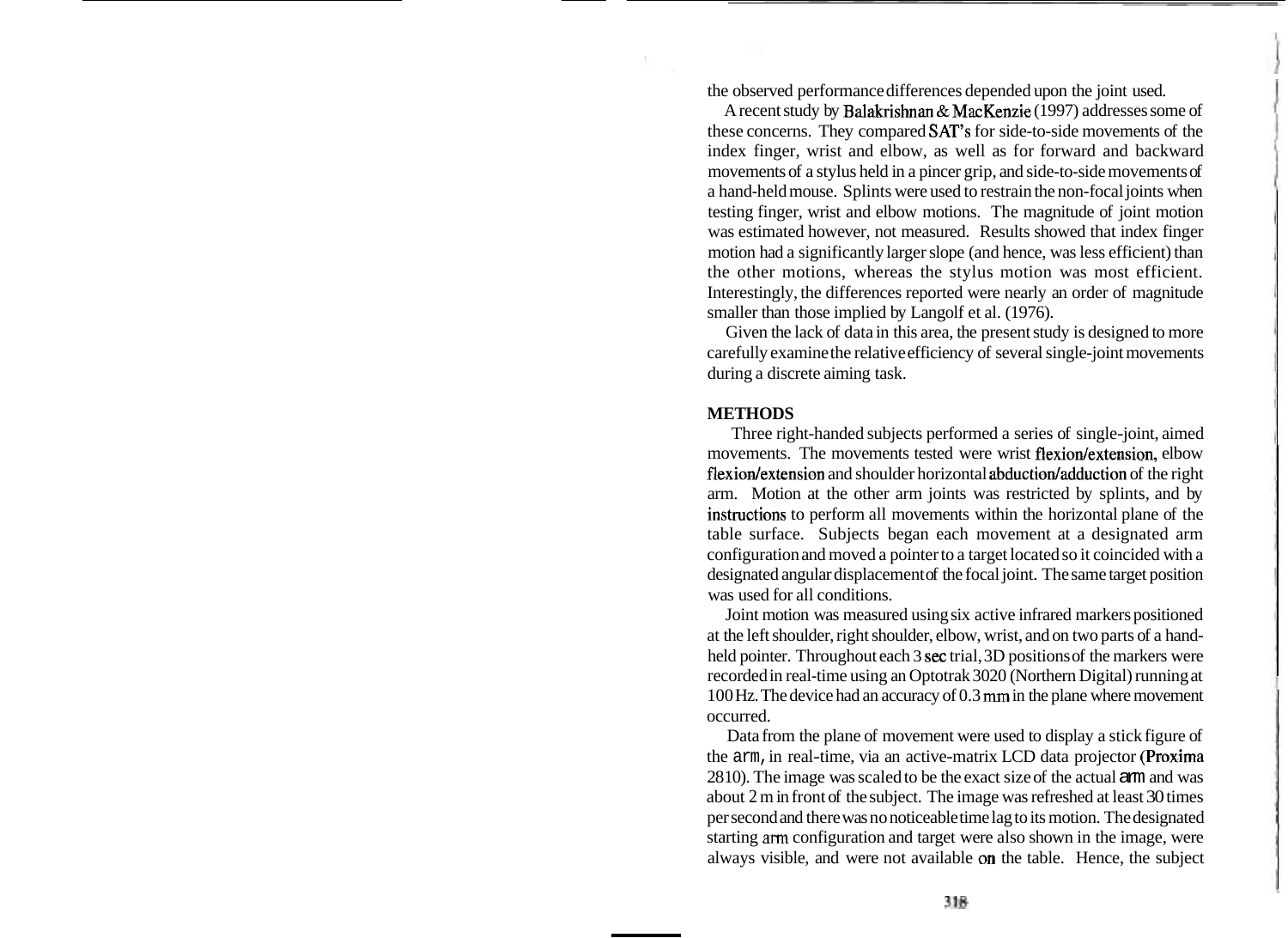worked in a true-scale, virtual workspace.

Subjects participated in three sessions, one for each joint. During each session, they were tested in all combinations of the following conditions: 2 movement distances (20, 40 degrees), 3 target widths (0.5, 1.0, 2.0 cm radii), and 2 movement directions (flexion, extension). Subjects performed 20 consecutive trials of each condition, and the order of the conditions was partially counter-balanced across sessions.

Movement time, peak velocity, number of submovements, Cartesian movement distance and spatial errors were measured from each trial. The first three of these measures were determined through an off-line algorithm that monitored tangential velocity of the pointer (Meyer et al.,1988; States, 1994).

### **RESULTS**

The first aim of our analyses was to determine whether logarithmic SATs were influenced by which joint was used or the direction of joint movement. To this end, regression analyses predicting MT given ID, Joint Condition (Wrist, Elbow, Shoulder), and Movement Direction (Flexion, Extension) were run. These were done separately for each subject to insure that results accurately reflected the performance of each individual. Data were mean MT's for each distance/target width combination.

As expected, MT depended significantly on ID for all three subjects. F values for the ID term for subjects 1, 2, and 3 respectively were:  $F(1, 16) =$ 171.O,  $F(1, 16) = 29.0$ , and  $F(1,24) = 38.7$ . All had probability values less than .001. In addition, for all three subjects, Joint Condition contributed significantly to predicting MT  $[ F(2, 16) = 28.4, F(2, 16) = 17.1, F(2, 24) =$ 15.8; all with  $p < 0.001$ . In contrast, Direction only approached significance for one subject  $[F(1, 24) = 3.8, p = .06]$  and was non-significant for the others. Hence, ID and Joint Condition influenced **MT** whereas Movement Direction did not.

Figure 1 shows **an** example of these effects for Subject 1. The circles, triangles and plus signs represent the wrist, elbow and shoulder data respectively. Regression lines for each joint are given by the solid, dashed, and dashed/dotted lines. For all three subjects and as illustrated here, the intercept was greatest for the shoulder and least for the wrist. No systematic pattern in the slopes was evident across subjects.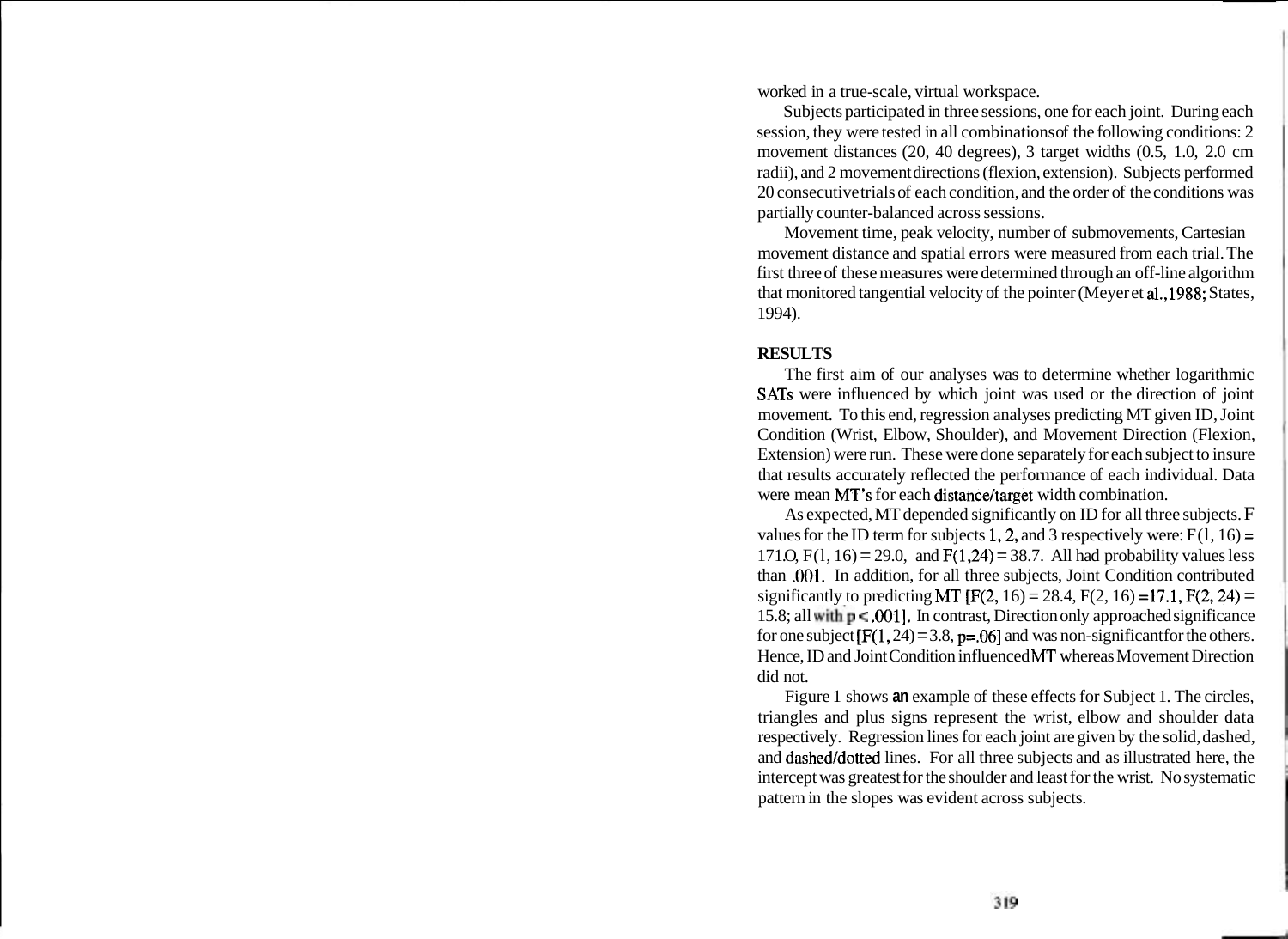

Figure 1 - Logarithmic Speed/Accuracy Trade-offs at Each Joint.

## **DISCUSSION**

Results demonstrate that SATs vary for single-joint wrist, elbow and shoulder movements, and that joint identity contributes significantly to predicting MT, even when ID is accounted for. These findings extend previous work which demonstrates that SAT's vary depending on which effector system is used to perform the task. Our results suggest that those effects are due, at least in part, to which joint(s) are involved in the movement. They offer the possibility that more precise estimates of MT may be possible if a factor giving the identity and magnitude of joint motion is included along with ID in a SAT regression equation.

Our results show some agreement and some differences with previous work. As in Langolf et al.'s study (1976), differences were evident between effector systems, with the larger effector systems (shoulder vs. wrist in this study; arm vs, fingers in Langolf's study) generating slower MTs. Both of these findings can be explained by a common argument about the role of inertia in movement control (Rosenbaum et al., 1991; Gordon et al., 1995). It suggests that movements which cause more massive body segments to move will be performed most easily at a slower pace than movements which cause only lightweight segments to move. Extending this argument to SAT's, if movements that must overcome large inertial forces are difficult to control, then that effector system may also be difficult to move quickly and accurately. Slower MT's for the shoulder than for the elbow, and for the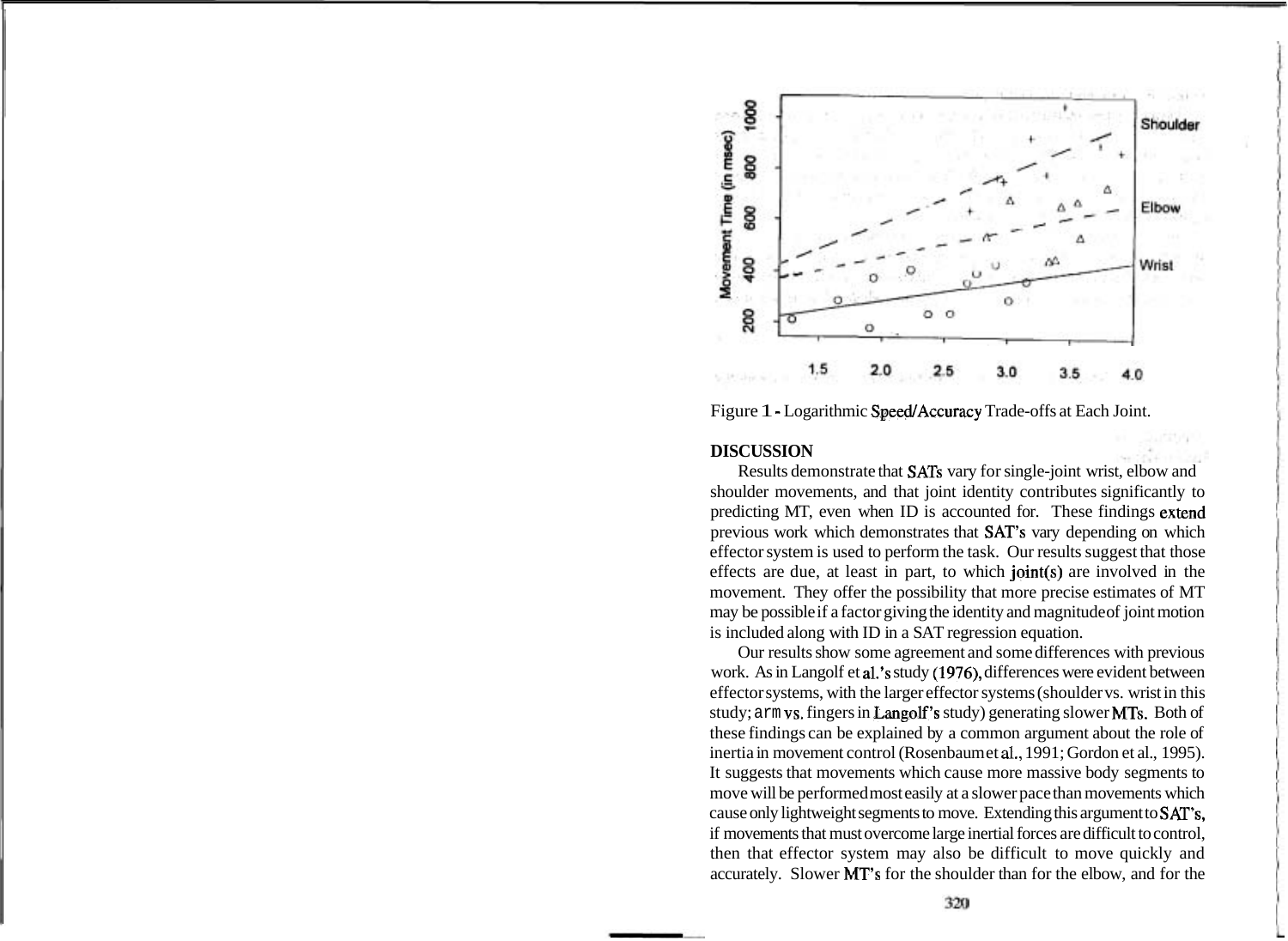elbow than for the wrist, as found here, support this argument.

Our results and those of Langolf et al. (1976) also differ from the one study that specifically compared SATs for single-joint movements (Balakrishnan & MacKenzie, 1997). The only significant difference those authors found was that abladduction of the index finger yielded slower MT's than did wrist abladduction or side-to-side movements of the forearm (which were presumably generated by rotation about the long axis of the humerus). This is especially interesting since the slowest effector system was the one moving against the least inertial resistance, and it suggests a problem with the inertial control argument. Clearly the strength and structural suitability (insertion point, angle of pull, joint range of motion, etc.) of the involved muscles will also influence how easily a particular joint can be controlled. The limited number & size of muscles around the index finger, their less than ideal insertion points for abladduction, and the joint's limited range of motion in that direction may make index finger ab/ adduction especially difficult to control. Whether this is an unusual exception that "proves the rule," or a typical finding awaits further investigations. These must be designed to compare SAT'S while clearly controlling and measuring joint motion. In lieu of additional contradictory evidence, our results support the inertial control argument.

One other aspect of our results may differ from those of Langolf et al. (1976) and Balakrishnan et al. (1997). We found no clear differences in the slopes for the different joint movements. One reason the other two studies may have seen these where we did not, is that they did their analyses on data averaged across three subjects. By using within-subject analyses, we require the same significant differences to show up in each individual's data in order to identify a pattern, a more rigorous test. One argument in favor of this interpretation is that we saw some tendencies toward differences in slope, especially between the wrist and shoulder. To address this issue, we plan to continue these investigations by looking at additional subjects, and perhaps additional distance/target width conditions.

#### **CONCLUSIONS**

We have demonstrated that for discrete, single-joint, aimed movements the joint used will influence the speed/accuracy trade-off obtained. We found no evidence to suggest that direction of joint motion had an effect. These results support work of Langolf et al. (1976) and Rosenbaum et al. (1991) which implies that joints which move against the least inertial resistance will be able to move more quickly than joints feeling a large inertial resistance.